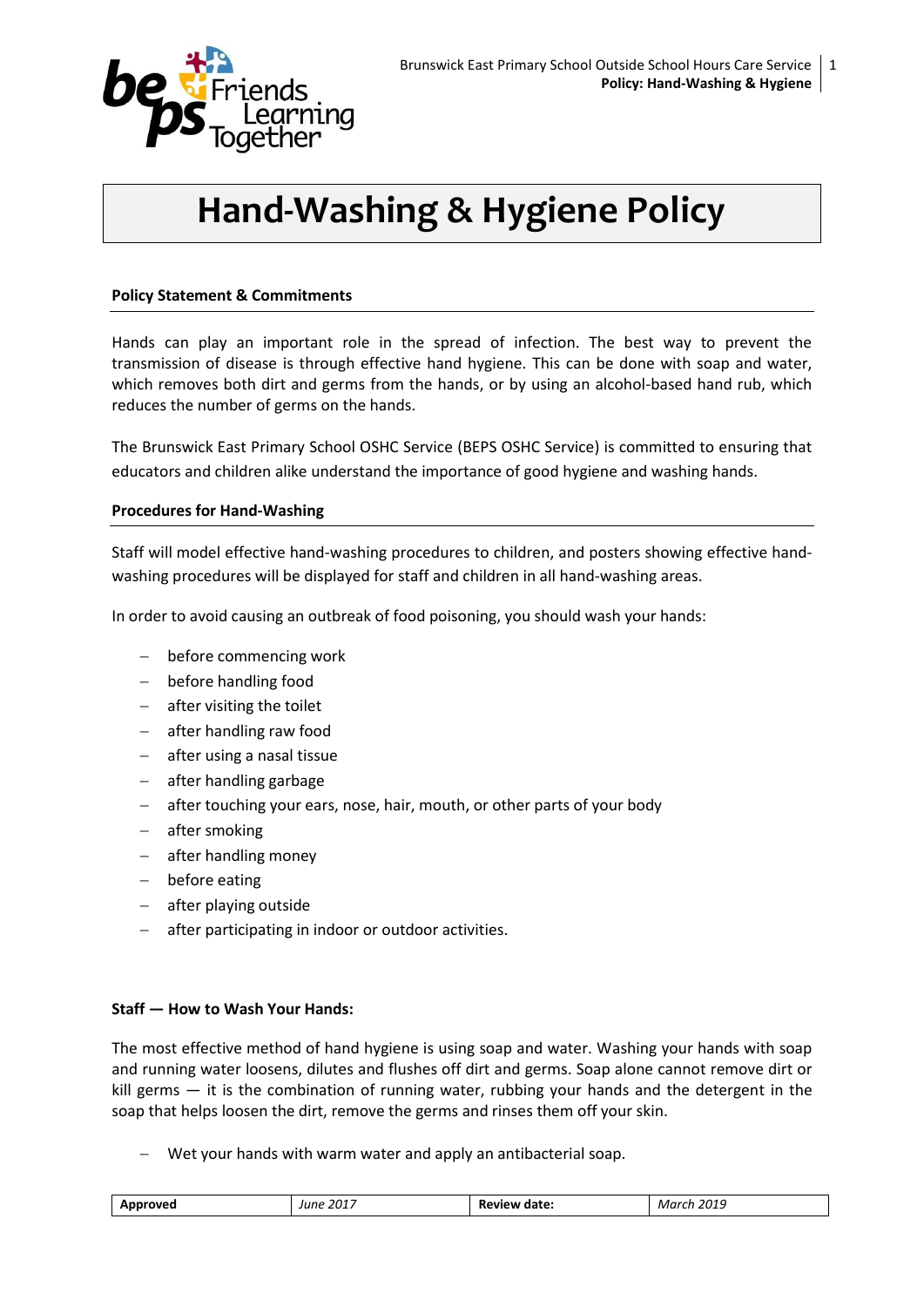- $-$  Rub your hands together in rotary motion, getting the soapy water between your fingers, under your nails and up to your wrists.
- Lather thoroughly.
- $-$  Rinse your hands under running warm water, with the water flowing down from your wrists to your fingers.
- Hands must be thoroughly dried with single-use disposable paper towels.
- When preparing food, latex gloves must be worn.

### **Children — How to Wash Your Hands:**

- Use anti-bacterial soap and running water.
- Wash hands vigorously.
- $-$  Rinse hands well.
- $-$  Dry hands well with the paper towel.

### **Hand Drying**

Effective hand drying is just as important as thorough hand washing. Damp hands pick up and transfer up to 1000 times more bacteria than dry hands. Drying your hands thoroughly also helps to remove any germs that may not have been rinsed off.

- Children and staff are provided with paper towels for hand drying.
- Paper towels used for hand drying are to be disposed of in the waste bins provided.

### **Food Handling & Risk**

The personal hygiene of all people who handle or prepare food at BEPS OSHC Service is a key factor in reducing the risk of food poisoning. As far as possible, food-handlers must stop bacteria from entering food by maintaining a high standard of personal hygiene and to avoid any possibility of cross-contamination by being aware of all possible sources of contamination.

### **This policy should be read in conjunction with**:

General Service Information Policy Nutrition, Food, beverages & Dietary Requirements Dealing with Illness & infectious Diseases

#### **Sources & Legislative References**

National Health and Medical Research Council 2012, *Staying Healthy in Child care. Preventing infectious*  diseases in child care (5th edition), NHMRC Publications Unit, http://www.nhmrc.gov.au/ files\_nhmrc/ [publications/attachments/ch55\\_staying\\_healthy\\_childcare\\_5th\\_edition\\_0.pdf](http://www.nhmrc.gov.au/_files_nhmrc/publications/attachments/ch55_staying_healthy_childcare_5th_edition_0.pdf)

| $201^{-}$<br>. OVAC<br>lune<br>$  -$ | date<br>.<br>ĸ<br>wı<br>______ | 201L<br>Marr<br>- בטי |
|--------------------------------------|--------------------------------|-----------------------|
|--------------------------------------|--------------------------------|-----------------------|